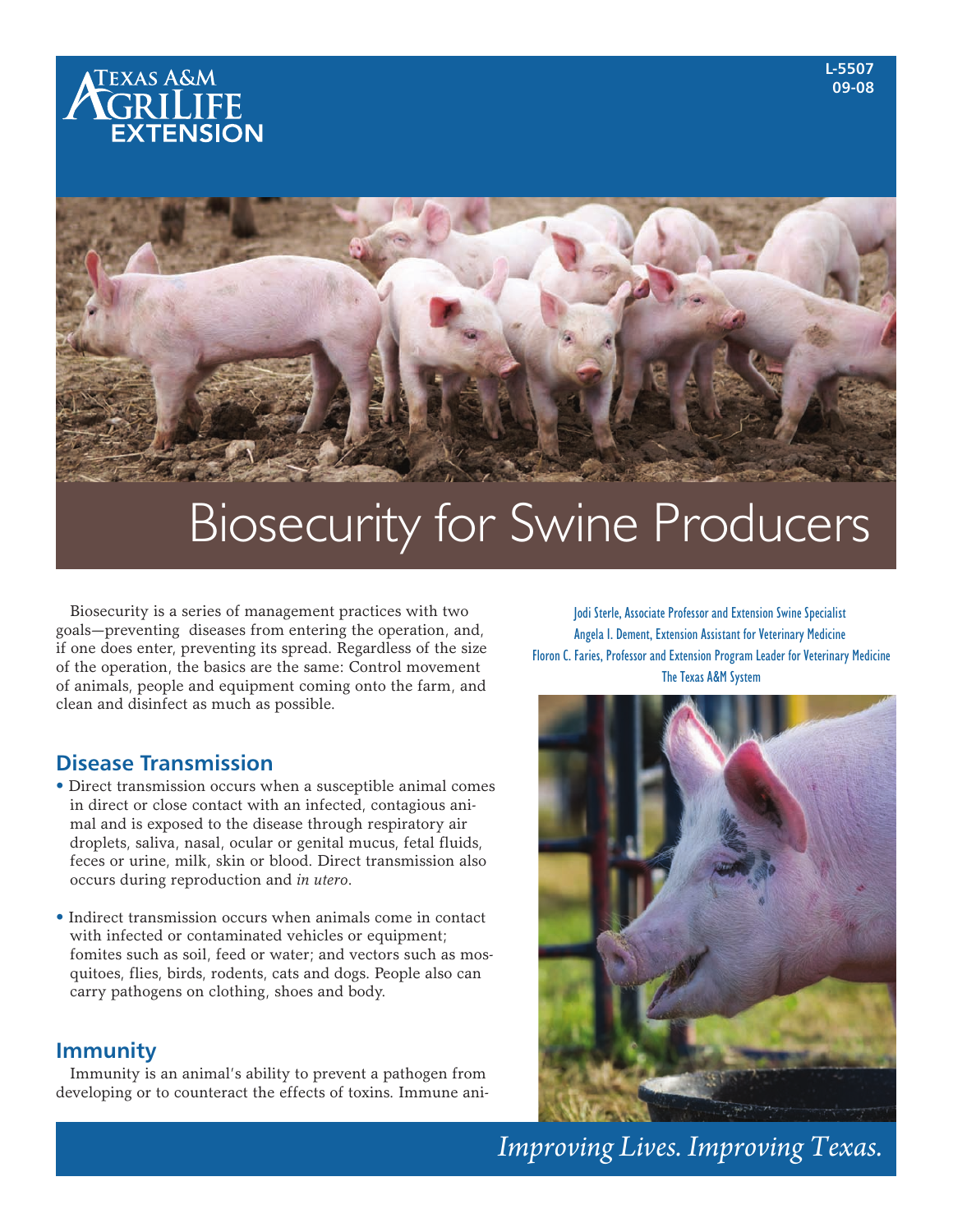

mals carry antibodies that attack and destroy the pathogen before the illness starts. Immunity may be:

- Natural: Exists without exposure to a disease agent
- Active: Acquired through vaccination or after the body battles an infection
- Passive: Acquired when antibodies are passed from one animal to another, as *in utero* or from mother to newborn through colostrum in milk

# **Vaccinations**

After vaccination, an animal's body makes antibodies to protect it from that disease. Vaccines must be used, administered and stored properly to be effective. Before vaccinating a herd, consult a veterinarian and read the label and/or package insert; by law, all vaccines must come with instructions on proper usage. Some vaccines require only a one-time injection; others require two injections a few weeks apart and an annual booster. For best protection, vaccinate animals before, not after, they are exposed to a specific disease. Consult a veterinarian about the proper timing and use of vaccinations as part of an overall herd health plan.

# **General Biosecurity Practices**

Not all biosecurity practices are feasible or necessary for each operation. Producers must assess their risks when deciding which biosecurity practices to adopt. Consider these general practices:

## **Isolation and testing of new animals**

New animals entering a herd may have organisms they might be immune to that animals already in the herd are not. Even healthy-looking animals may be shedding pathogens. Isolate incoming animals for at least 30 and preferably 60 days before introducing them into the herd. Test these animals for diseases that are a major threat, such as porcine reproductive and respiratory syndrome and circovirus, both upon arrival and 30 days later while the animals are still in isolation. Before implementing, discuss these steps with a veterinarian as part of the herd health management plan.

The isolation unit should be as far from the existing herd as possible. Consider wind direction when selecting a site. Isolated animals should be fed and cared for; workers should change clothing and boots between herds.

## **Footbaths**

Step-through footbaths with a commercial disinfectant are relatively inexpensive and easy to maintain. However, disinfectants will not be effective unless the surface is clean. Muddy boots may still carry pathogens, even after they have been through a footbath. Many outside operations have an initial footbath with water and a scrub brush, followed by a disinfecting footbath. Change footbaths regularly and frequently, depending on the amount of traffic, and exposure to sunlight.

## **Foot Traffic**

Limiting the number of people moving between pens and phases of production will decrease the risk of transmitting pathogens. Keep control over any human activities in the different phases of the operation. The boar stud and the farrowing house are the most critical to keep clean. Follow the production cycle—conception to consumption—starting with boars and finishing with market hogs. If going "back up the chain," take steps to reduce the risks of disease transmission. For example, change clothes and boots and wash hands thoroughly before going from the finishing barn to the farrowing house.

### **All-In, All-Out Production**

Cleaning and disinfecting all floors, ceilings, light fixtures, feeders and other equipment between groups of pigs is effective in breaking a disease cycle. If possible,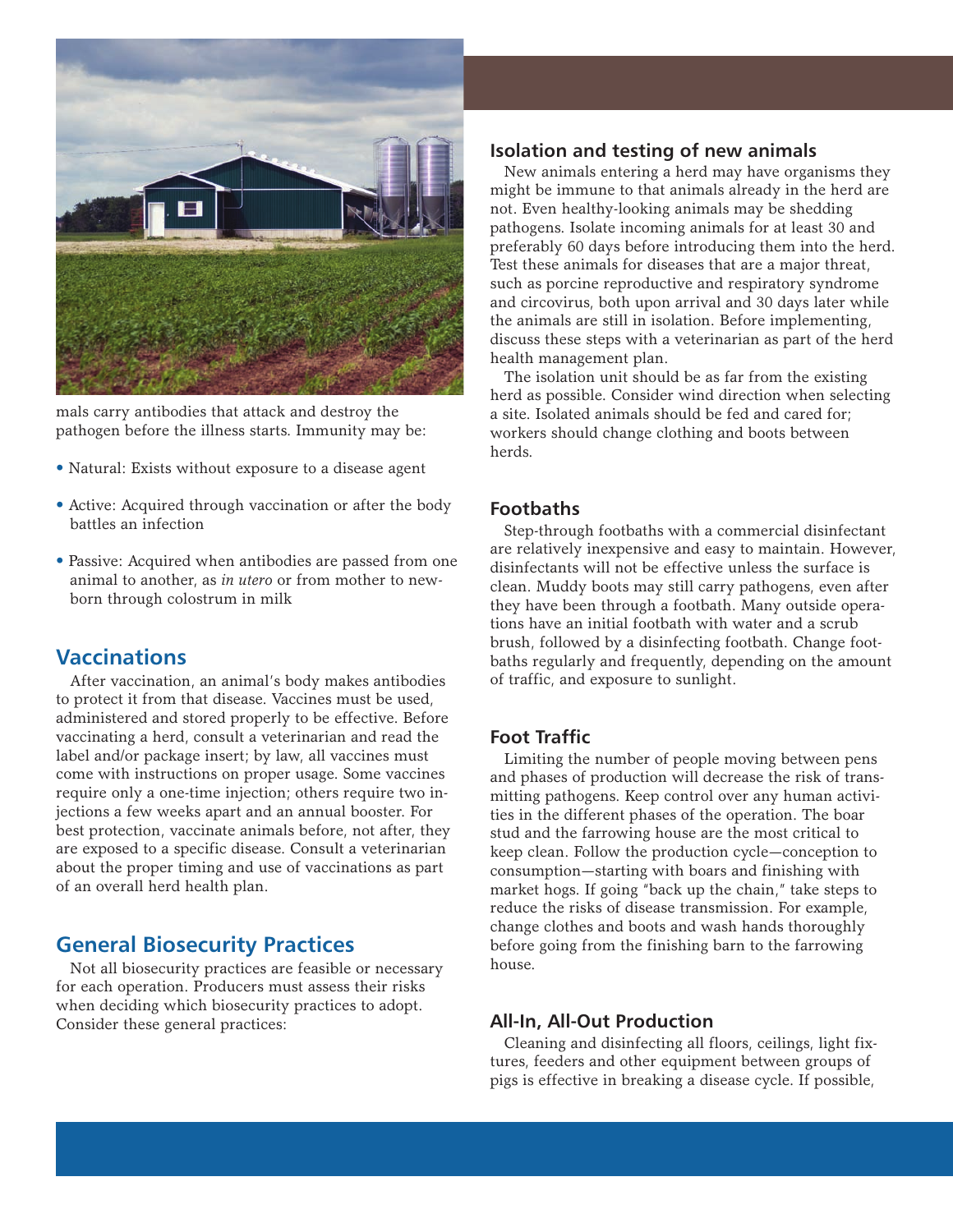groups of animals should be moved in and out of a building together, allowing time for cleaning, disinfecting and drying the facility before moving in a new group. Disinfecting organic matter such as dust or manure in this manner is impossible, so remove all organic matter from surfaces before disinfecting.

#### **Visitors**

Keep the number of visitors to a minimum, including feed trucks, mechanics, delivery and salesmen, and prospective buyers. Many farms have a specific area where animals for sale are housed. This barn should follow the same rules as the rest of the operation, including using footbaths, cleaning and disinfecting between groups of animals, and using disposable plastic boots for visitors. Animals brought to this area should not be allowed back into the herd without first going through isolation.

Each visitor should:

- Always make and keep an appointment before going to a producer's operation.
- Thoroughly clean and disinfect trailers.
- Spray a disinfectant on truck and trailer tires before reaching the producer's operation.
- Tell the producer if he or she has been around any other pigs recently, including their own pigs, or pigs at a recent sale or at other farms.
- Never enter a barn without the producer.
- Never enter a pen without the producer's permission.

#### **Birds, Rodents and Other Vectors**

Birds, rats, mice, cats, dogs, raccoons and other vermin carry pathogens between operations. Cats and dogs should not be allowed in buildings. Netting and mesh covering should be used to discourage birds from entering the facilities, especially for nesting. Rodents and other pests should be controlled.

#### **Feral Swine Exposure**

Feral swine can carry both pseudorabies and brucellosis, so exposure to these pigs, even through the fence, could risk the health of the herd. Double fencing around the perimeter is recommended, but may not be feasible. Do not let pigs commingle with feral swine.